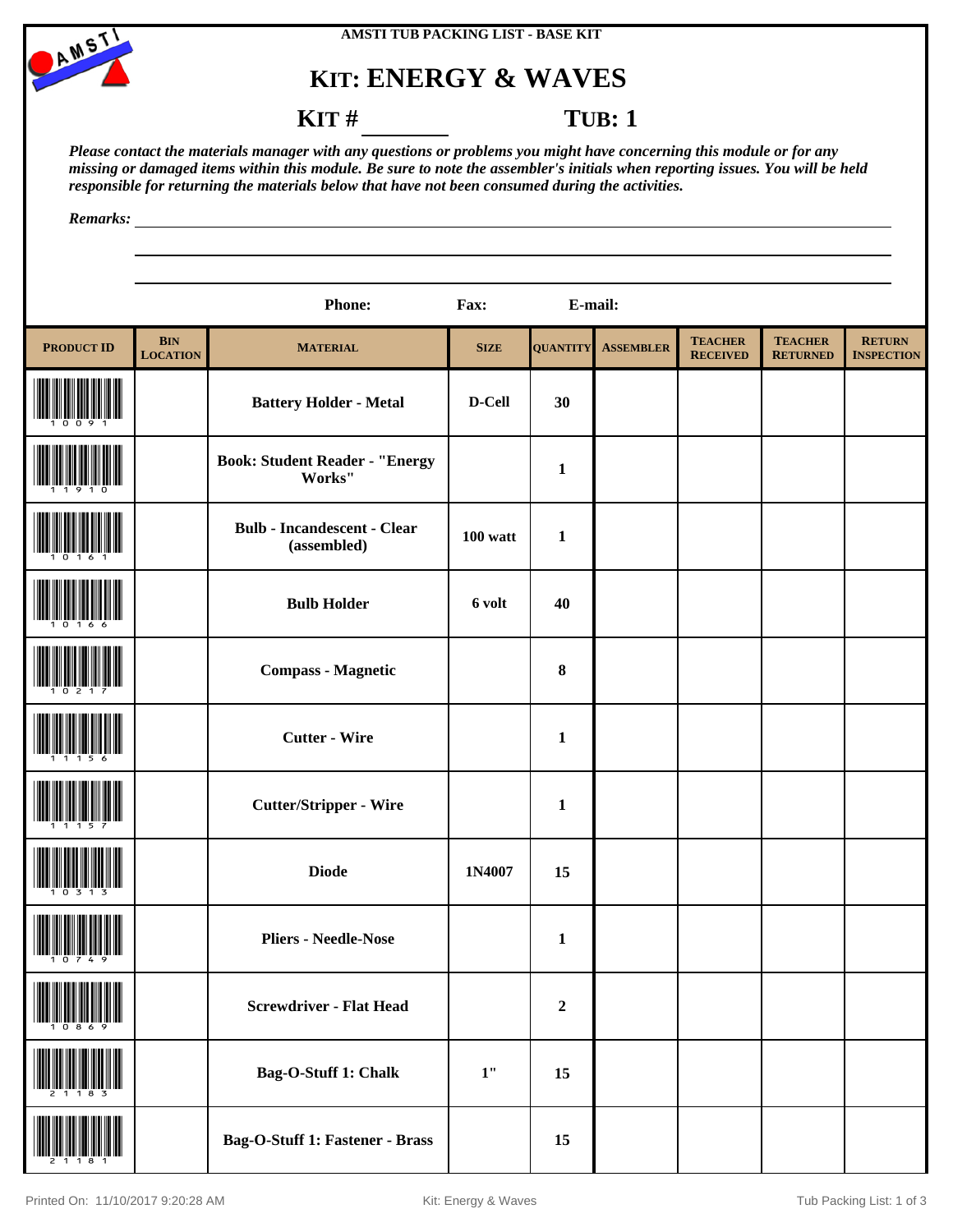|            | Bag-O-Stuff 1: Golf Tee                                |                    | 15           |  |  |
|------------|--------------------------------------------------------|--------------------|--------------|--|--|
|            | Bag-O-Stuff 1: Marble                                  | $5/8$              | 15           |  |  |
|            | Bag-O-Stuff 1: Nail - Aluminum                         |                    | 15           |  |  |
|            | Bag-O-Stuff 1: Nail - Wire                             |                    | 15           |  |  |
|            | <b>Bag-O-Stuff 1: Paper Clip</b>                       |                    | 15           |  |  |
|            | Bag-O-Stuff 1: Pencil Stub - Wood                      |                    | 15           |  |  |
|            | <b>Bag-O-Stuff 1: Pipe Cleaner</b>                     |                    | 15           |  |  |
|            | Bag-O-Stuff 1: Screen - Aluminum                       |                    | 15           |  |  |
|            | Bag-O-Stuff 1: Screen - Fiberglass                     |                    | 15           |  |  |
|            | Bag-O-Stuff 1: Screw - Brass                           |                    | 15           |  |  |
| III MARIJI | Bag-O-Stuff 1: Straw - Jumbo                           |                    | 15           |  |  |
|            | Bag-O-Stuff 1: Wire - Aluminum                         |                    | 15           |  |  |
|            | Bag-O-Stuff 1: Wire - Copper -<br><b>Bare</b>          |                    | 15           |  |  |
|            | <b>Battery</b>                                         | $\mathbf D$        | 60           |  |  |
|            | <b>Box</b> - Cardboard                                 | 7" x 4" x<br>2"    | 40           |  |  |
|            | <b>Bulb - Incandescent - Clear (to</b><br>disassemble) |                    | $\mathbf{1}$ |  |  |
|            | <b>Bulb - Mini - #48</b>                               | 2 volt, .06<br>amp | 60           |  |  |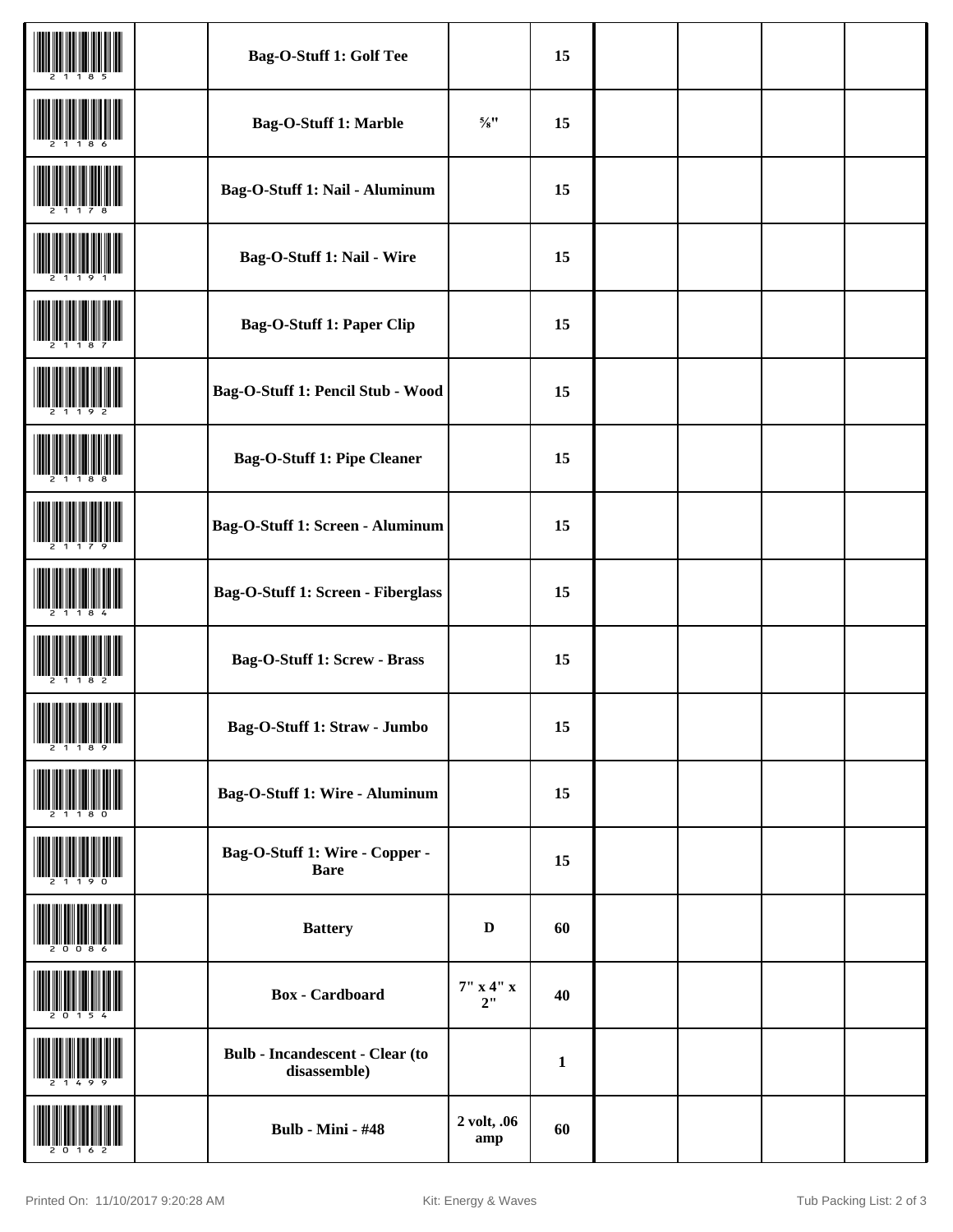|  | Bulb - Mini - #48 - Faulty               | $1.5$ volt                   | $\mathbf{1}$            |  |  |
|--|------------------------------------------|------------------------------|-------------------------|--|--|
|  | Cards - Index - Unruled (pack of<br>100) | $3'' \times 5''$             | $\mathbf{1}$            |  |  |
|  | <b>Clay - Modeling - Green</b>           | $\frac{1}{4}$ lb bar         | $\overline{\mathbf{4}}$ |  |  |
|  | <b>Clip - Fahnestock</b>                 |                              | 200                     |  |  |
|  | <b>Fasteners - Paper (pack of 100)</b>   | 1"                           | $\overline{2}$          |  |  |
|  | Label - Blank - Adhesive - White         | $3\frac{1}{2}$ " x<br>15/16" | 30                      |  |  |
|  | Paper Clips - #1                         | pack of 100                  | $\overline{2}$          |  |  |
|  | <b>Tape - Masking</b>                    | $3/4$ <sup>11</sup>          | $\overline{\mathbf{4}}$ |  |  |
|  | Washers - Brass (pack of 100)            | #3                           | $\boldsymbol{2}$        |  |  |
|  | Wire - Hook-Up - Coated - #22            | $100'$ (full<br>roll)        | $\overline{2}$          |  |  |
|  | Wire - Nichrome - #32                    | 15'                          | $\mathbf{1}$            |  |  |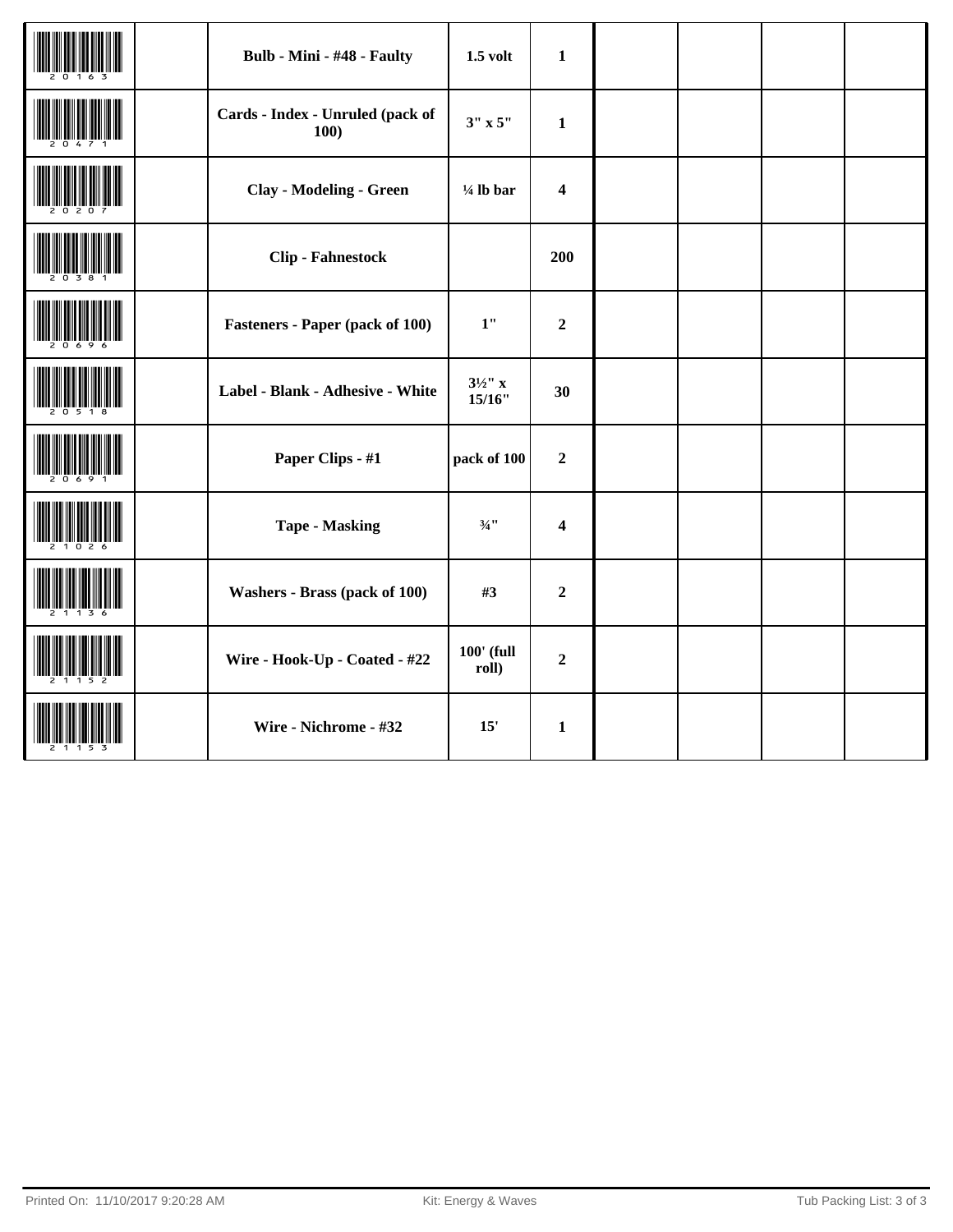

## **AMSTI TUB PACKING LIST - BASE KIT**

## **KIT: ENERGY & WAVES**

**KIT** # **TUB: 2** 

*Please contact the materials manager with any questions or problems you might have concerning this module or for any missing or damaged items within this module. Be sure to note the assembler's initials when reporting issues. You will be held responsible for returning the materials below that have not been consumed during the activities.*

*Remarks:*

|                              |                               | <b>Phone:</b>                                       | Fax:                                 | E-mail:         |                  |                                   |                                   |                                    |
|------------------------------|-------------------------------|-----------------------------------------------------|--------------------------------------|-----------------|------------------|-----------------------------------|-----------------------------------|------------------------------------|
| <b>PRODUCT ID</b>            | <b>BIN</b><br><b>LOCATION</b> | <b>MATERIAL</b>                                     | <b>SIZE</b>                          | <b>QUANTITY</b> | <b>ASSEMBLER</b> | <b>TEACHER</b><br><b>RECEIVED</b> | <b>TEACHER</b><br><b>RETURNED</b> | <b>RETURN</b><br><b>INSPECTION</b> |
|                              |                               | <b>Ball - Ping Pong</b>                             |                                      | 16              |                  |                                   |                                   |                                    |
|                              |                               | <b>Basin</b>                                        | $2$ gallon $(8$<br>liter)            | $\pmb{8}$       |                  |                                   |                                   |                                    |
|                              |                               | <b>Book: STC Reader - "Electric</b><br>Circuits"    |                                      | 16              |                  |                                   |                                   |                                    |
|                              |                               | <b>Book: Student Guide - "Electric</b><br>Circuits" |                                      | <b>16</b>       |                  |                                   |                                   |                                    |
|                              |                               | <b>Buzzer - Electric</b>                            |                                      | <b>10</b>       |                  |                                   |                                   |                                    |
|                              |                               | Dowel - Wood                                        | 1/4" diamete<br>$r \times 12$ " long | $\bf{8}$        |                  |                                   |                                   |                                    |
|                              |                               | <b>Marble</b>                                       | $\frac{3}{4}$ "                      | 40              |                  |                                   |                                   |                                    |
|                              |                               | <b>Ruler - Plastic (with center groove)</b>         | 12"                                  | 16              |                  |                                   |                                   |                                    |
| <u> III Mariji Mariji Ma</u> |                               | <b>Solar Cell (with leads)</b>                      |                                      | 5               |                  |                                   |                                   |                                    |
|                              |                               | <b>Thermometer - Alcohol</b>                        | 12"                                  | 30              |                  |                                   |                                   |                                    |
|                              |                               | <b>Cup - Graduated - Plastic</b>                    | 1 <sub>0</sub> z                     | 50              |                  |                                   |                                   |                                    |
|                              |                               | Cup - Souffle - Plastic                             | 9 oz (250<br>ml)                     | 50              |                  |                                   |                                   |                                    |